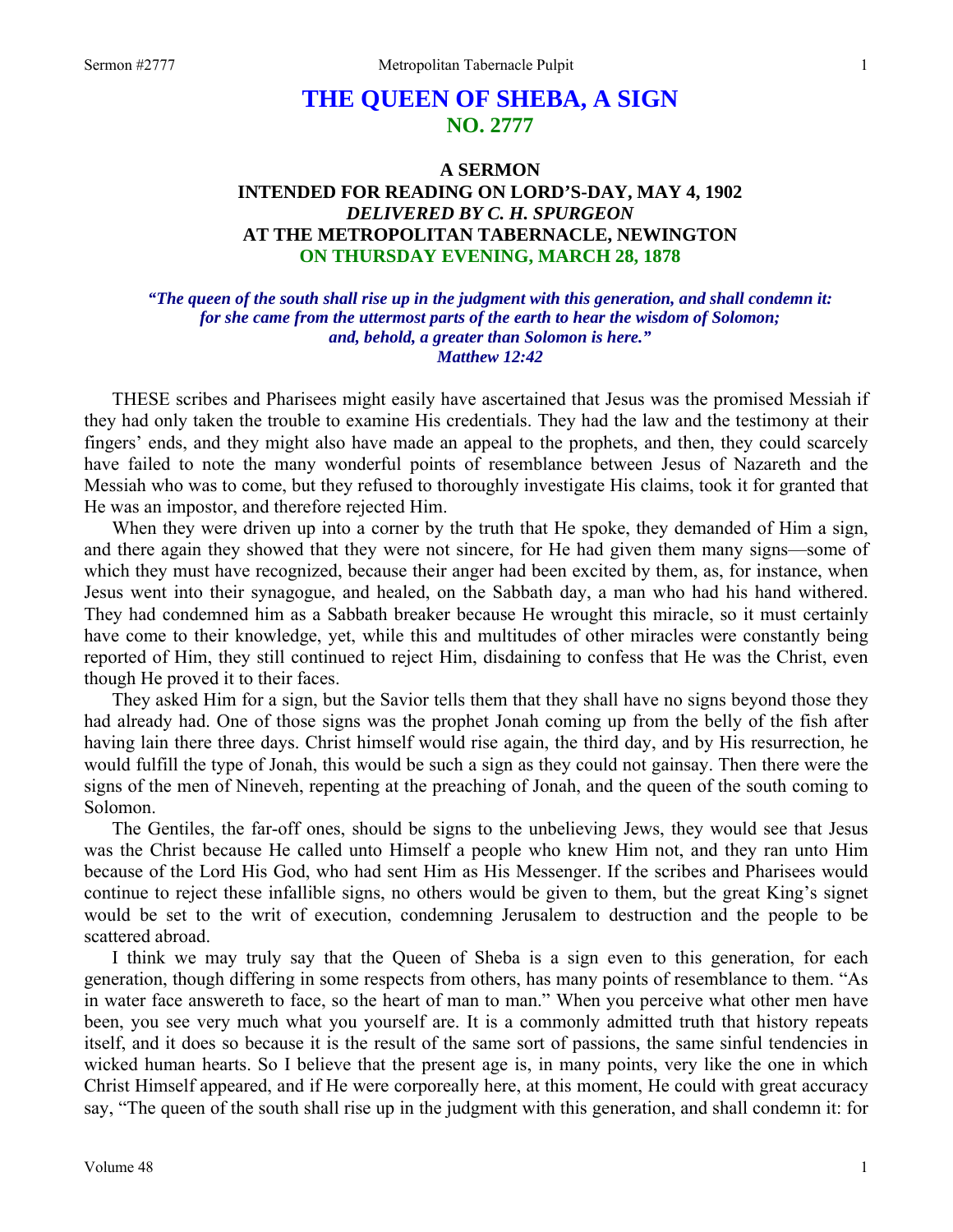she came from the uttermost parts of the earth to hear the wisdom of Solomon; and, behold, a greater than Solomon is here."

I pray the Lord specially to bless His own Word to any of you who are unconcerned, and I beg all the Lord's people to pray that it may be so. You, who are yourselves saved, will get a blessing through your own prayers while you are seeking a blessing on what is spoken, in the name of Christ, and by the aid of God's gracious Spirit, and others will get a blessing too.

Our divisions shall be these—firstly, *the conduct of the queen of Sheba condemns unbelievers,* secondly, *that condemnation is strengthened by many circumstances connected with her history,* and thirdly, *the condemnation of such a witness must be solemn and overwhelming.*

**I.** First, then, THE CONDUCT OF THE QUEEN OF SHEBA CODEMNS UNBELIEVERS.

For first of all, *she was interested in the report of Solomon's wisdom*. We do not know much about her, except that she came from a great distance, constrained by her desire after knowledge, her wish "to hear the wisdom of Solomon." I suppose she was a woman of intelligence and thoughtfulness, and therefore she sought the king who was of the same way of thinking. "Birds of a feather flock together," and things are noticed by us which we admire, and of which we approve.

A man of taste, living in a city, or only visiting it, very soon knows all about its sculpture and paintings, and he very naturally gets reports concerning its chief artists brought to him. Even in a little village, a lover of science and art very soon finds people informing him of details and facts which bear upon scientific and artistic matters. He attracts to himself those who are somewhat like himself, and in similar fashion, Solomon attracted this woman because she was evidently the possessor of some wisdom, and she desired to have more.

Her action is a strong condemnation of the many people in the world whose thoughts never rise above their bodies, and whose only questions are, "What shall we eat? What shall we drink? Wherewithal shall we be clothed?" There are thousands, who would not go half a mile to obtain even the ordinary kind of wisdom, they shun all forms of education, they have no idea beyond their usual day labor, or the pursuits in which they occupy their time, but this Queen of Sheba longed for wisdom, and traveled far to obtain it.

In contrast to her, look at the great majority of people in this vast city of London, and in various parts of our own and other lands. Some are interested in science, art, politics, and such matters, but as for the higher things, which He who is "greater than Solomon" would teach them, they seem to have no inclination for them.

You may build a chapel or mission hall in some dark neighborhood and it may be by self-denial that you provide the means for its erection, you may feel intense anxiety about the people in that region, and use all lawful inducements to bring them inside the place you have built, yet you cannot stir them, or interest them. Oftentimes, it is the very hardest task in the world to get even a moment's hearing for the Gospel of Jesus Christ our Lord and Savior.

Plenty of people will read the newspaper through from the first word of the title to the last advertisement, but they will scarcely deign to look at a gracious treatise, or tract, or their Bibles, there is nothing there to interest them. Anything about war, or the wreck of a ship, or an accident in a coal mine, or worse still, the story of some foul crime, or the details with which the Divorce Court is familiar there are many who are quite sure to read all that through, but as to that which concerns the soul, eternity, heaven, hell, the Christ of God—all this appears to be a matter of perfect indifference to a large mass of our fellow creatures.

## *"Is it nothing to you, all ye that pass by, Is it nothing to you that Jesus should die?"*

We may well take up that lament, for the practical answer to our question from great multitudes among whom we dwell will be, "It is nothing to us, we care for none of these things. If you will feed us,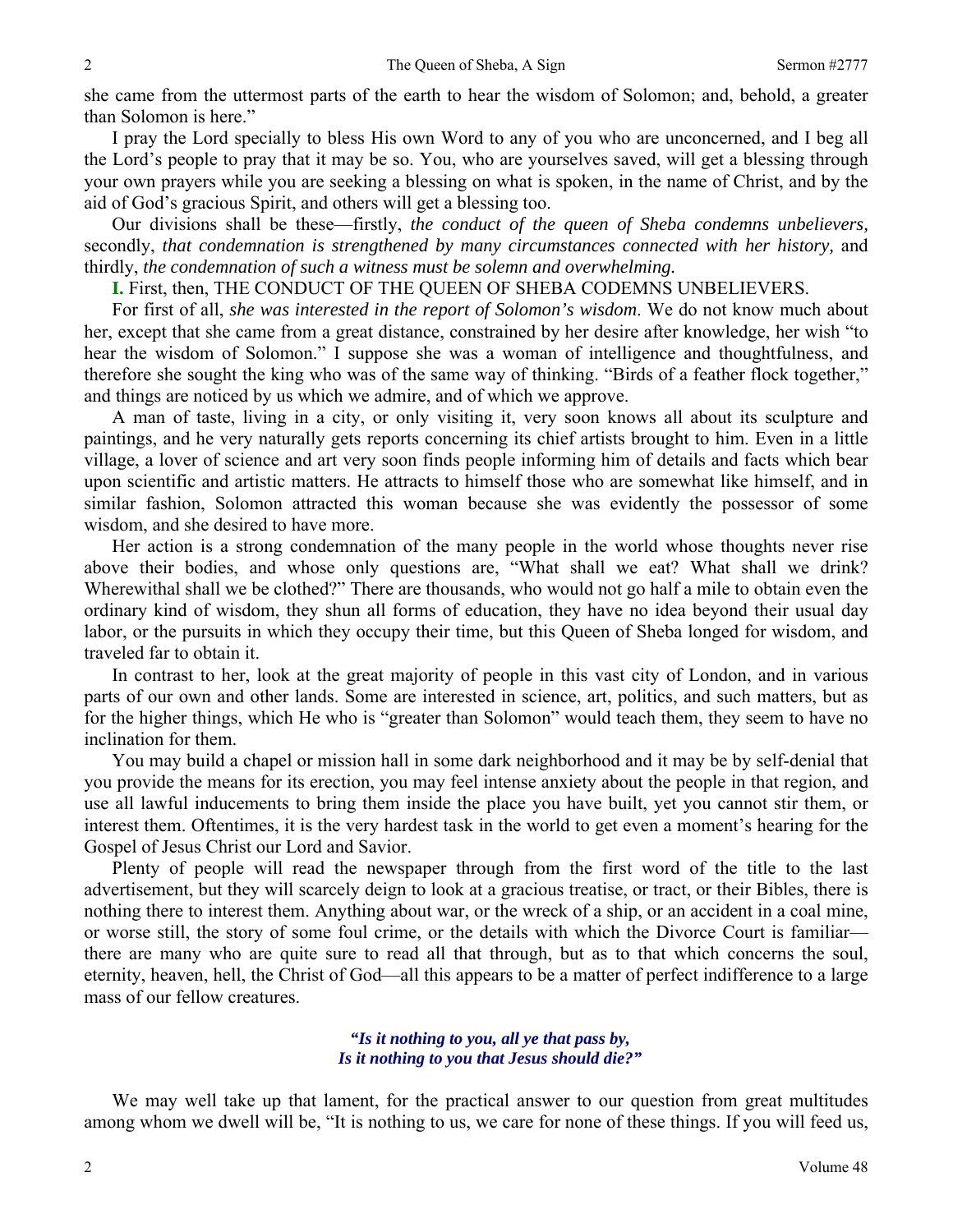if you will clothe us, well and good, but if you begin to speak about the Gospel, or talk to us about our immortality, and of our need to be prepared for eternity, our ear is deaf. We are like the adder that will not hear, charm ye never so wisely." Oh, how will this Queen of Sheba, who was so interested in the best things that she knew of, and who sought them as a merchant seeketh goodly pearls, how will she rise up in the judgment, and condemn multitudes of careless folk in this worldly generation.

She will also condemn many because *she believed the report of Solomon's wisdom when she heard it.* She was not only interested in hearing it, but what she heard she believed. I do not know who brought the report to her, but Solomon was a great merchant, and traders came from all parts to do business with him.

So one and another, who had stayed at Jerusalem, and heard of the marvelous wisdom of the great king, and had seen some of his matchless architectural feats, his vast reservoirs, his wonderful ascent by which he went up to the house of the Lord, carried the report of all this to the Queen of Sheba, and she believed it. I do not say that it was very wonderful that she should believe it, yet her belief condemns the skepticism of this age, and condemns it all the more because, in some respects, this is a very credulous age. We readily believe what travelers tell us.

There have been some very extraordinary stories told, which once were not believed, yet afterwards were found to be true, and now, we generally accept the testimony of a man who comes back, and says that he has seen such and such things. Our learned Societies invite these men to visit them, and tell their story. There may be some who doubt, but on the whole, they are believed. Yet, when we give our report concerning the Lord Jesus, we have often to ask, "Who hath believed our report, and to whom is the arm of the LORD revealed?" We tell men, not only what God says in his Word, but what we ourselves have tasted, and handled, and felt, yet even when we get them interested in our message, they do not always believe it.

Nothing appears to be more popular, at this present time, than the casting of doubts upon everything that is sacred, and he seems to be reckoned the cleverest man who takes a tar-brush, and goes through the sanctuary daubing all the holy vessels thereof, and whereas, of old, "a man was famous according as he had lifted up axes upon the thick trees," that he might use them in building for God, it seems now as if every man's axes were for breaking down the carved work, and damaging the cedar of which the temple of the Lord is constructed.

The Queen of Sheba, in her belief of the report which, I do not doubt, bore upon its face some degree of improbability—for marvelous stories were told about Solomon—yet believing it because it came to her upon good, fair, honest testimony of men who had no object in deceiving her—she shall rise up in condemnation of the people of this generation who will not believe Christ himself, nor God himself, but even say that this Book is God's, and then deny the things which are most plainly taught therein, and so make God himself to be a liar.

This Queen of Sheba will condemn the unbelief of this generation, in the next place, because she was not only interested in the highest things that came in her way, and believed the honest report that was brought to her, but also because *she acted upon it*. She determined to go where she could hear more of the wisdom of which she had been told. She loved wisdom, and sought for it as for rubies. She, therefore, made up her mind to take the long and perilous journey, and to go and find Solomon, that she might hear his wisdom. She so believed the report that she set out upon her journey, and a journey in those days was a different thing from what it is now.

Even a century or so ago, our grandfathers made their wills before they went a hundred miles, so what must it have been for the Queen of Sheba to go to Jerusalem to see the great and wise king who reigned there? She believed that she would be fully rewarded for all the trouble she was taking, so she went.

This is a very important point, for we have, in our congregations, a large number of persons who profess to believe everything that they hear, yet in their hearts, they cannot really be believing anything, for they do not act upon it. O sirs, if you do believe yourselves to be sinful, why do you not seek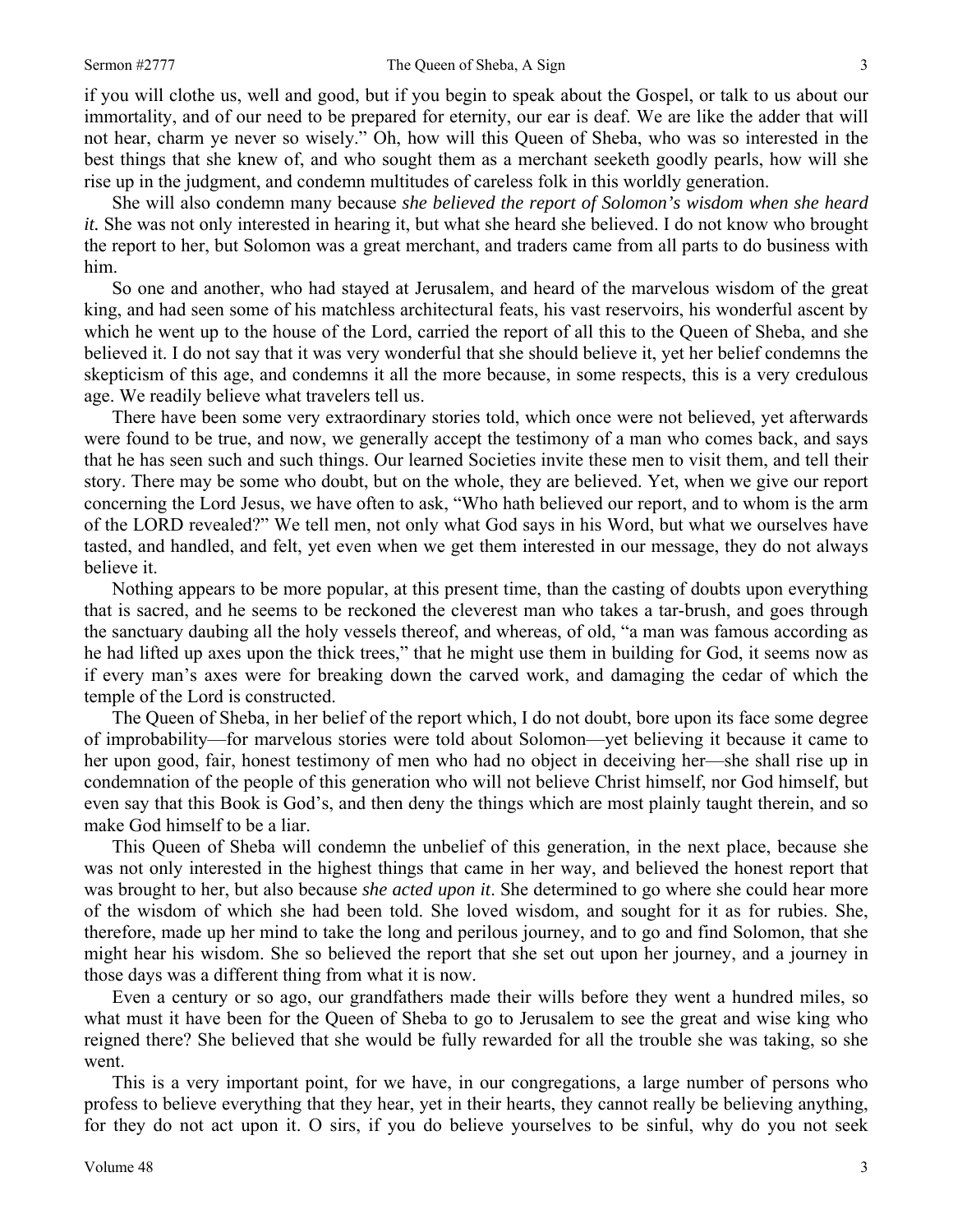forgiveness? If you believe yourselves to be in danger, why do you not bestir yourselves, and search for a way of escape? If you believe that there is a God, why do you not ask how you may be reconciled to Him? If you believe the words of Jesus, why do you not trust in Him, and obey him? It will go very hard with those of you who have been believers in the Bible and lovers of orthodoxy all your lives, and who very earnestly condemn anything like doubt, yet who prove that you do not yourselves truly believe because your belief does not lead you to action.

A hungry man, if he believed that bread was to be had, would go and get it. A man in debt, if he believed that another would discharge his liabilities for him, would go and present the bill, and get it receipted. But he who saith, as so many do, "I believe in God the Father almighty, Maker of heaven and earth, and in Jesus Christ His only Son, our Lord," and who goes on to say, "I believe in the forgiveness of sins," and yet who neither really reverences God nor seeks the forgiveness of sin—verily, I say unto you, the Queen of the south, who not only resolved to start upon her journey to Jerusalem, but who actually went there, shall rise up in the judgment to condemn those who sit still upon the brink of perdition, and dare to go to sleep while God is angry with them every day, and even make mirth while the furbished sword of the Eternal is drawn out of its sheath to slay them. God grant that, if any of you are guilty of such a sin as this, the arrow of conviction may pierce your conscience now!

The Queen of Sheba will also rise up in judgment against unbelievers because she not only acted upon the report she received and believed, but *she persevered in doing so under very great difficulties*. I have already said that a journey to Jerusalem was no small thing for her to accomplish. We little know what were the difficulties of traveling at that time. She may not have been afraid of thieves and other evildoers who were in the way, for Solomon's great power, I do not doubt, kept a wide district very much more quiet than it would otherwise have been, but still, it was a serious task for her to undertake.

Yet now, alas! there are many who would like to hear of the wisdom of Christ, but they fear that it would cost them too much, and that there would be too many hardships to be borne. They would have Christ if He could be had by a careless soul, or by one who is living in sin, but the idea of starting out to seek for Christ, and facing difficulties—which indeed, would soon vanish if they had but resolute hearts—that idea daunts them. Like Pliable, they cannot push their way through the Slough of Despond, anybody else may have the Celestial City, but they cannot go to it through such a foul place as that. These people are afraid of the laugh of a foolish companion—afraid of the cold shoulder from a wealthy associate—afraid of the sneer of the unbeliever—afraid of having to give up some favorite sin.

The Queen of Sheba could go from the uttermost parts of the earth to hear the wisdom of Solomon, but they cannot go to Christ, who is far wiser and "greater than Solomon" ever was. The way, they think, is much too long and too difficult for them. This woman hoped to get wisdom by her journey, but these people need salvation, they would go with a view to their soul's eternal destiny, but the cost is too heavy for them, so they cannot go.

Another point that is worth noticing is, that *this Queen of the South had to stoop from a high position.* Her position, at any rate, involved her in greater difficulty than many others would have experienced. Was she to leave her throne? Then, what would become of her dominions during her absence? Perhaps there would be plots to overthrow her, she might not be able to trust her counselors in power. Shall she, a woman, nursed in luxury as she has been, brave all these dangers to make such a journey as that to Solomon's court? Well, she did all that, so she condemns those who will not do likewise.

There is something to be said for those who are in high places, and who fear not God. I would not say anything to apologize for their neglect of Christ, yet I remember his own words, "How hardly shall they that have riches enter into the kingdom of God!" But the most of you, dear friends, have not that kind of hindrance, you could not say that you have a kingdom to rule, or a large business to manage. You have your cares, but still, they are not such as to be an excuse for you if you do not seek the Lord. This woman, with a kingdom's cares about her, went to Solomon for wisdom, how she condemns those who have very little to do, yet who say that they have not time to think about these things!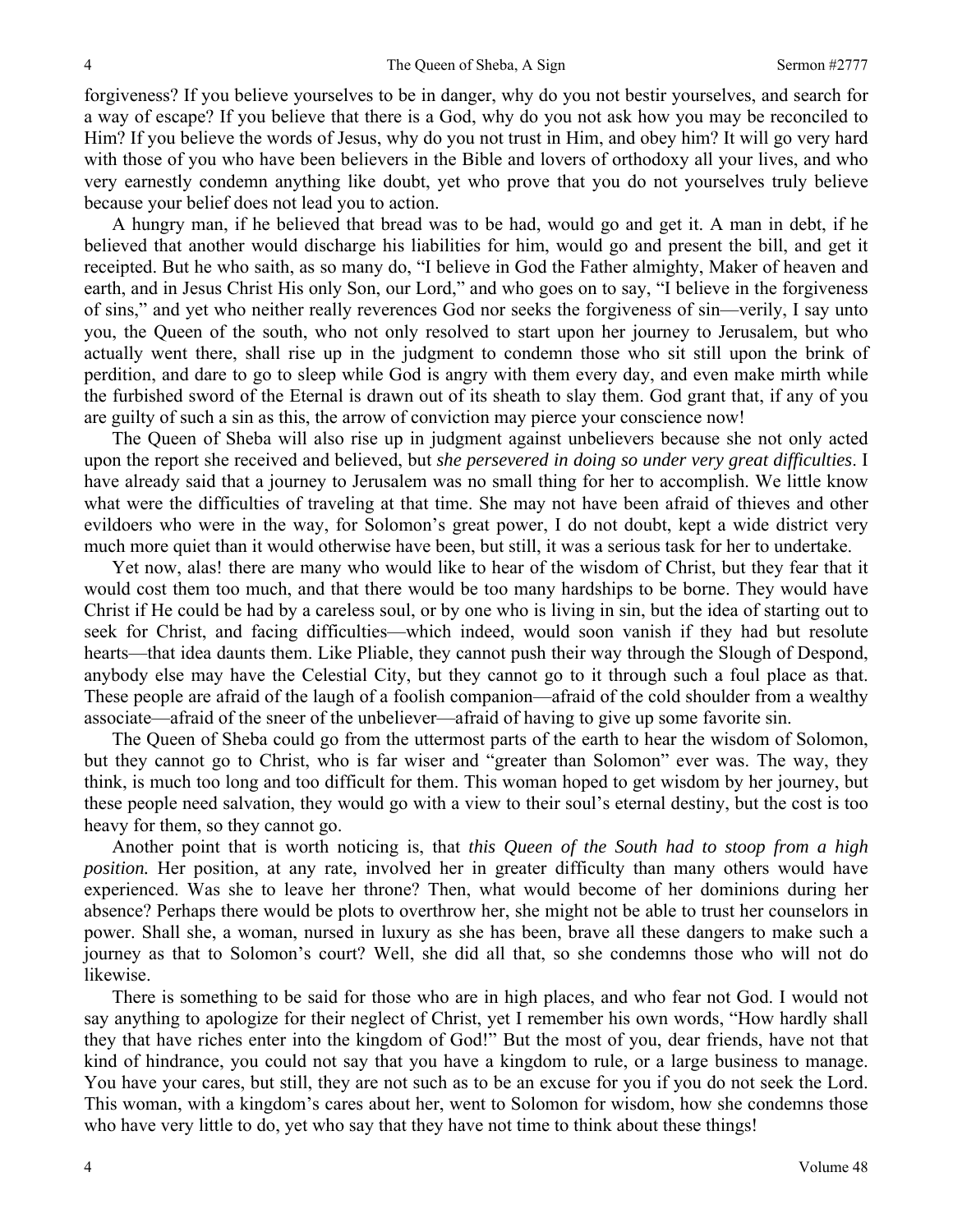You have not to step down from a throne, which is a very trying position for any of the Lord's people to occupy, you have not to shake off the manners of the court, the vices of the court, the pomp of the court, to come down and listen to some poor minister of the Gospel—no, you know that you are not at all demeaned when you are sitting here, listening to a plain preacher like myself. There is no necessity for you to have the Archbishop of Canterbury to preach to you, I am quite big enough for you in that respect.

Well, now, there is an advantage in all this, and it is still true that "the poor have the gospel preached to them." There are some poor, miserable, rich people who never do have the Gospel preached to them, and I do not see how they ever will. Perhaps they live in a grand mansion in the country, where everybody looks up to them, it may be, and it often is the case that, in the parish church, there is nothing but Popery.

Now, if they went to the little Methodist chapel, they might hear the Gospel, and if you were in that part of the country, you would go, but they could not. I do not know that they could not, but I do know that they think they could not, and indeed, if they did, everybody would notice them, they would be such objects of attraction and talk that there is a difficulty in their way. Well, now, you have not that obstacle, this queen had it, with all its weight, yet she came to listen to the wisdom of Solomon.

Oh, then, when Jesus, the "greater than Solomon," is near, should not the poor, to whom He delighted to preach—the common people, like the most of us here—should not we feel that there is nothing in our way to keep us from coming to Him? We can come, on a Thursday night, or on the Sabbath day, to listen to the Gospel, and nobody thinks that there is any great condescension when we are found occupying a seat amongst our fellow worshippers, yet it might be a far more difficult matter with others in a higher station.

One thing more about this wise queen is, that *she made great use of Solomon when she reached his court,* for she asked him hard questions, and searched and pried into everything that she could. Now, in this, I think she rebukes a great many half-believing professors. You have come to Him who is "greater than Solomon," you have come to the infinite wisdom of our great Lord, yet there is many a hard question that you puzzle over, instead of taking it to Him. You do not commune with Him concerning all that is in your heart as the Queen of Sheba did with Solomon. You do not get from Christ rich gifts as she received from Solomon. Oh, when you do get to Jesus, make use of Him!

It is no good for you to have a Savior if you do not use Him. If God, in His great grace, has given Him to you, get out of Him all that you can, and do not think that He will consider you to be intruding. It is the delight of His heart to give out of His fullness to His needy people, He is best satisfied with you when you are best satisfied with Him, He gets most from you when you get most from Him. Do remember that, and never, never, never, start back from a golden promise as though you must get it changed before you spend it.

Some Christians seem as if they could not touch the sovereigns that lie before them in heaps, but they must take only a half-crown at a time, and think they have taken a great deal then. O ye poor saints, be rich, take your spending money with a lavish hand, and lay it out for God! There is a blessed prodigality in grace, you may spend as much as you please, yet you shall not be considered a spendthrift. God grant that the Queen of Sheba may rebuke us if we have not used Him who is "greater than Solomon" after the same fashion as that in which she used Solomon when she came to Him!

Thus much by way of proof that the conduct of the Queen of Sheba condemns those of us who still remain unbelievers.

**II.** Now, secondly, THE QUEEN OF SHEBA'S CONDEMNATION IS STRENGTHENED BY MANY CIRCUMSTANCES CONNECTED WITH HER HISTORY.

The first of those circumstances is this—*the report, which came to her, could not have come with the same force as the report which comes to us.* As I have already said, it is probable that the merchants, who traded with Solomon, told what they had seen, and some of their servants no doubt talked to some of the Queen of Sheba's servants, and possibly, they told very extraordinary tales, and drew the long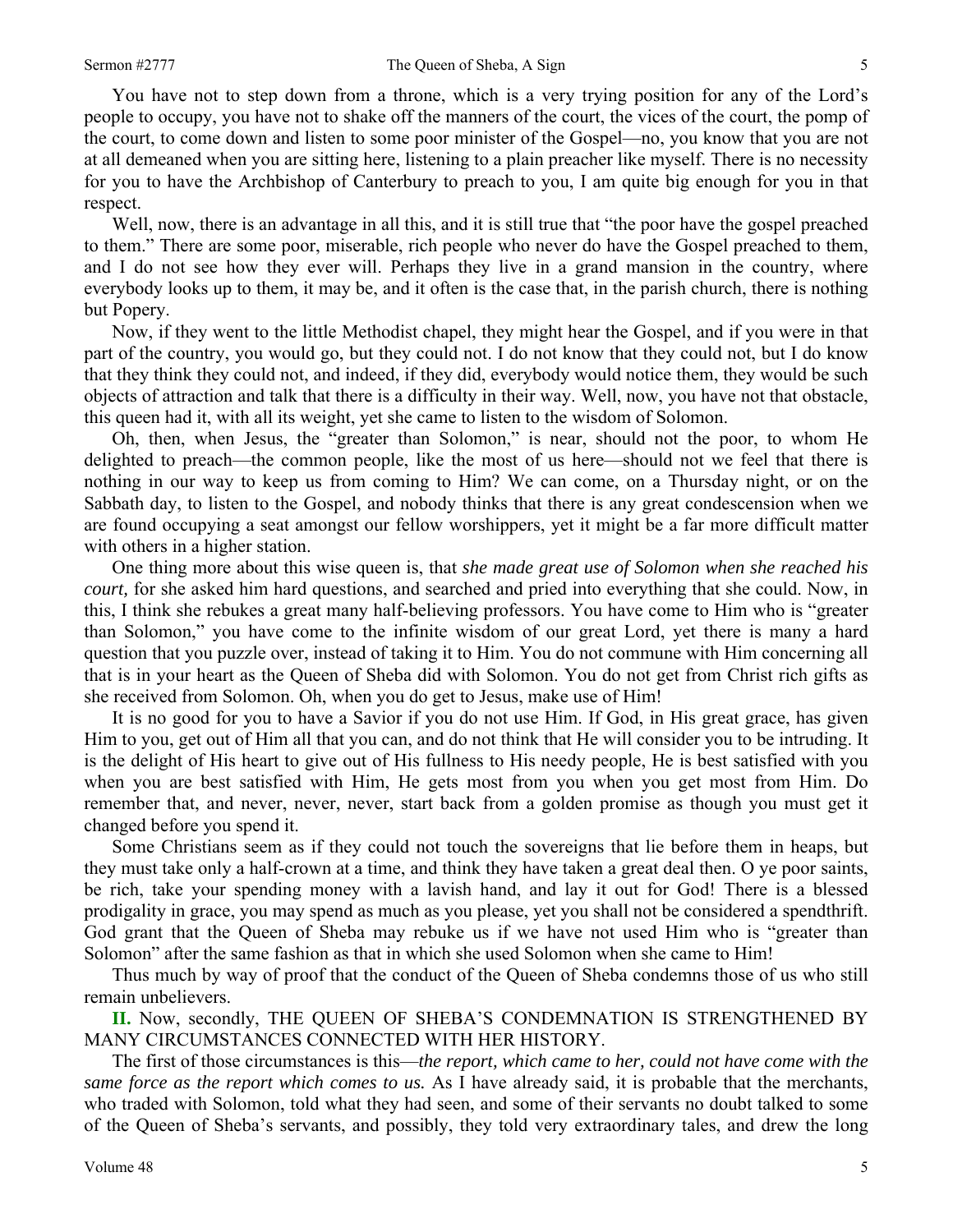bow, as we say. In this case, however, they might draw the longest bow they could get, because, when they had said all they did say, the half was not told. Solomon was wiser than they thought he was, yet they thought him to be almost impossible sage. The report of his wisdom could not have come to the queen, one would think, from many who had been eyewitnesses, yet it was sufficient to convince her. But dear friends, the report concerning Christ comes to you, in the Word of God, from many witnesses, and it is repeated to you by many ministers of the Gospel, and by many others of God's servants, living men and living women, who tell you what they know, what they have felt, what they have experienced.

Ah! some of you had the report, first of all, from one whose word you never doubted. Your mother told it to you when you were quite a child. Is she dead? Then I feel sure that, among the last words that she spoke, she told you that report again, and bade you seek Him who is "greater than Solomon." Perhaps I am addressing some, whose dear grandfather, now in heaven, told them the report when they were little children, and your brother, your sister, your friend, and several of your acquaintances have again and again said to you, "It is true, I have tried it, and proved it, I know it is so." There are very many converted people around some of you, and if you do not believe their report, you practically make them out to be liars, and as I have already reminded you, you make God Himself a liar.

The Queen of Sheba had no divine witness, she had only the testimony of men, but you believe this Bible to be the Book of God, and the witness of God is greater than the witness of men. Beware, therefore, lest ye reject the testimony of God against yourselves, and the witness of all His people, age after age, and the witness of your kinsfolk and acquaintance now. If you do not believe when you have so many to bring you the report, the Queen of Sheba condemns you, for she believed, though she had so few to report to her.

I do not wish to have a congregation that will accept teaching simply upon my bare word. No, dear friends, "let the Word of Christ dwell in you." There is always a tendency to follow this divine or that, but I charge you to do nothing of the kind. Go to the Book for yourselves, go to Christ, and to His inspired Word on your own account. We will teach you the truth as far as we know it, but we will never bear the responsibility of being the standard for other men's beliefs. It may suit so-called "priests" to take away the Bible from the people, but true preachers of the Gospel ever push the Bible to the front.

It may please those who set up a fellow being as infallible to paste up the pages of the Bible, or to keep them in some unknown tongue, but to those who know no infallibility but that of Christ, and no head of the church but Jesus Christ the Lord, an open Bible is absolutely needful. Therefore, we urge you to search the Scriptures, and we pray God to grant that, as you search them, they may search you, and as you dwell upon the reading of them, that what you read may dwell in your hearts to your permanent profit, making you wise unto salvation.

The report that comes to you, also, *concerns much weightier matters than the Queen of Sheba heard of.* Solomon's wisdom interested the Queen of Sheba because she loved all kinds of wisdom, but it did not matter much to her after all. Her country would still have been as productive of its wondrous spices and gold if she had never gone to Solomon, why, then, should she go to him? But the matters about which God's Word reports to you, and God's Spirit reports to you, and God's servants report to you, unbelievers, concern your souls, yourselves, your sins, your fears, your hopes. It is about your everlasting destruction from the presence of the Lord, and the glory of His power, or your eternal happiness in Christ Jesus.

I cannot make some of you out. You are not fools in secular matters. Jingle a guinea near you, and you quickly hear the sound of it, and are pretty sharp to catch it. You are shrewd traders, keep your books correctly, and look well to your accounts, yet you neglect your souls. If you had a nurse, who took care of your child's clothes, but neglected your child, you would not keep her long. Yet that is what you are doing, you are careful about that which is only like the clothes around yourself, while you care nothing for your soul, your real self, and its best interests. If a man had a bag full of bank notes, and he went down the Borough with it, and got into a crowd, it would be strange if all his anxiety was lest he should lose a cotton pocket handkerchief, while he never thought about his bank notes. You would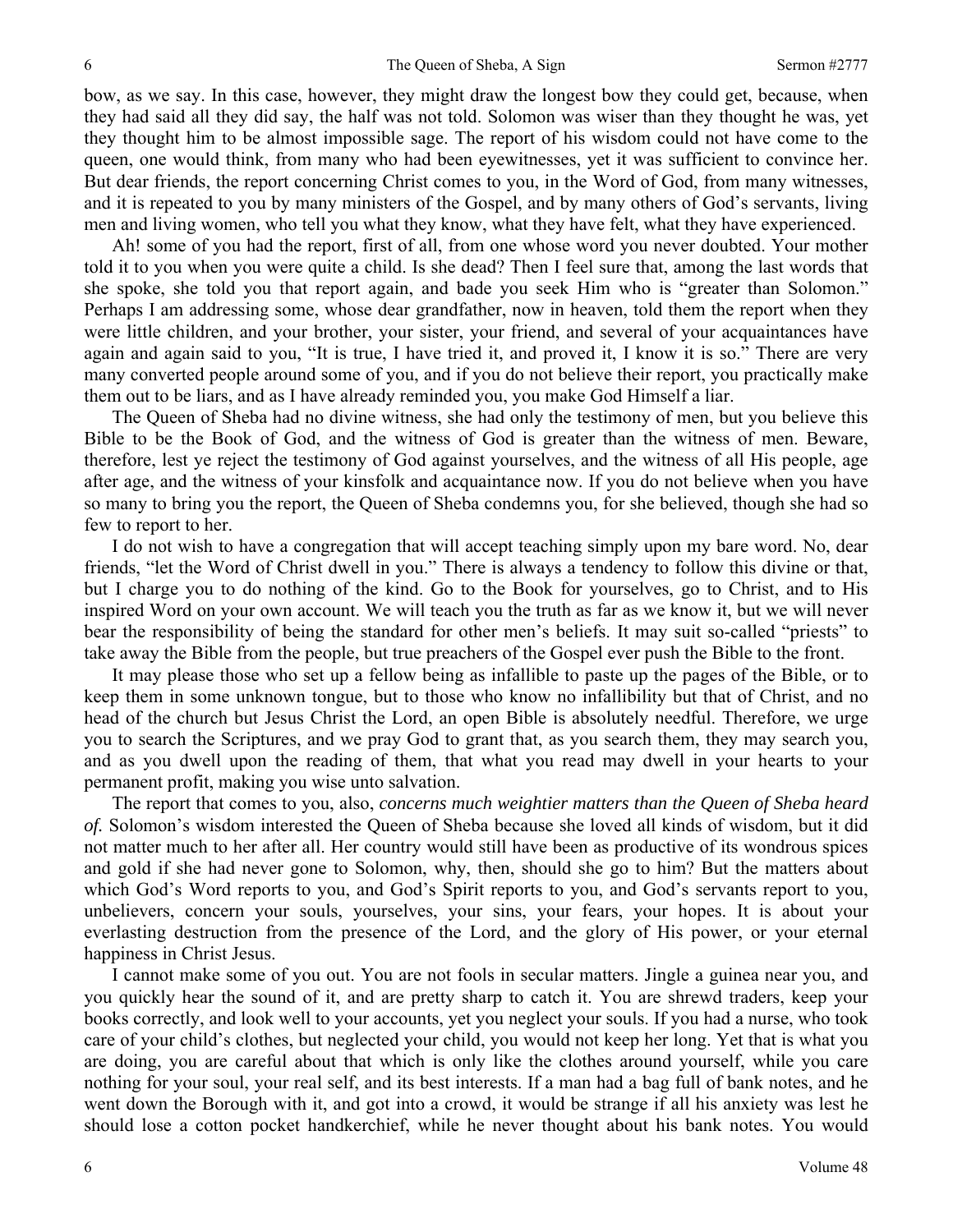conclude that there was a great flaw in his judgment, yet that is exactly what men do. They care about what, after all, are comparative trifles, and let their never dying souls take care of themselves as best they can.

The Queen of Sheba will, next, condemn unbelievers very seriously, *because the report that came to her was not nearly so touching as that which comes to us.* There was no report like this—that Solomon had died for his enemies. There was no message of love, there were no tidings of self-sacrifice, which indicated a heart of pity. No, simply that he was wise, so she resolved to go and see him.

O sirs, what a different report I have to bring to you! I have not to set before careless souls merely a wise Savior, but a loving, condescending, self-sacrificing, dying Savior, and if that report does not lead men to seek Him, they will be fearfully condemned by this Queen of Sheba who came to see Solomon because of the report she had heard of him in her own land.

Then, again, *this report was, in her case, accompanied by no divine command*. She heard a report about Solomon, but there was no law, either human or divine, ordering her to go to Solomon. She could do precisely as she pleased about it. But when you hear about Christ, O sinners, it is not left to your own option whether you will come to Him, or not, but "God now commandeth all men everywhere to repent," and He hath bidden us go into all the world, and preach the Gospel to every creature, and to say to them, "He that believeth and is baptized shall be saved; but he that believeth not shall be damned."

Besides that, *the Queen of Sheba had no invitation to go to Solomon*. He did not send to her and say, "Come, and hear my wisdom." She came uninvited; but O sons and daughters of men, you have been invited again and again! "Come unto me," is Christ's constant message. You are invited to come to Him, yet you will not come.

And again, *the Queen of Sheba had no promise that she should be welcomed if she did come*. She could not tell that Solomon would receive her, yet she came, believing that he would, and he did, but you have the Savior's gracious assurance, "Him that cometh to me I will in no wise cast out." Oh, with what readiness and promptness ought you to respond to the sacred invitation of love, backed by the divine command, and confirmed by the sacred promise! The Lord grant that some of you, while I am thus simply stating the claims of my Lord Jesus, that "greater than Solomon," may resolve to come unto Him, that you may receive eternal life!

And then again, dear friends, this woman came simply through a report, but *in your case, it is not merely by report.* When I tell you about what Christ has done, which is written in the Word, that is a report, but when you see—and many of you have seen—the finger of God upon some of your friends, that is not a report. I put it to some here present who are unconverted, but who have had godly mothers, was not your mother's life one of the things you never could get over when you tried to doubt your Bible? And is it not still to you a very wonderful life as you look back upon it?

How calm, how joyous, she was in suffering or in poverty! How quiet, how patient, she was in putting up with you! Then, as to her death, was there not something almost divine about that patient waiting for her Lord, and that dying smile, and that last triumphant hymn? Why, if ever I doubted the Word of God, some of the deathbeds that I have witnessed would bring me back to faith directly. Well do I remember a working man, who used to go out preaching the Gospel, and with whom I was intimate in my early days. I went to see him when he was dying, he was sitting up in his bed, and his eyes had failed entirely. Disease had made him blind, but when he heard me come into the room, he said to me—

> *"'And when ye hear my eye-strings break, How sweet my minutes roll! A mortal paleness on my cheek, The glory in my soul.'"*

There is no deception about a scene like that, that is not a mere report, that is a thing to hear, to see, to know, and such things are constantly happening all round us. Old men and women lean on their staff,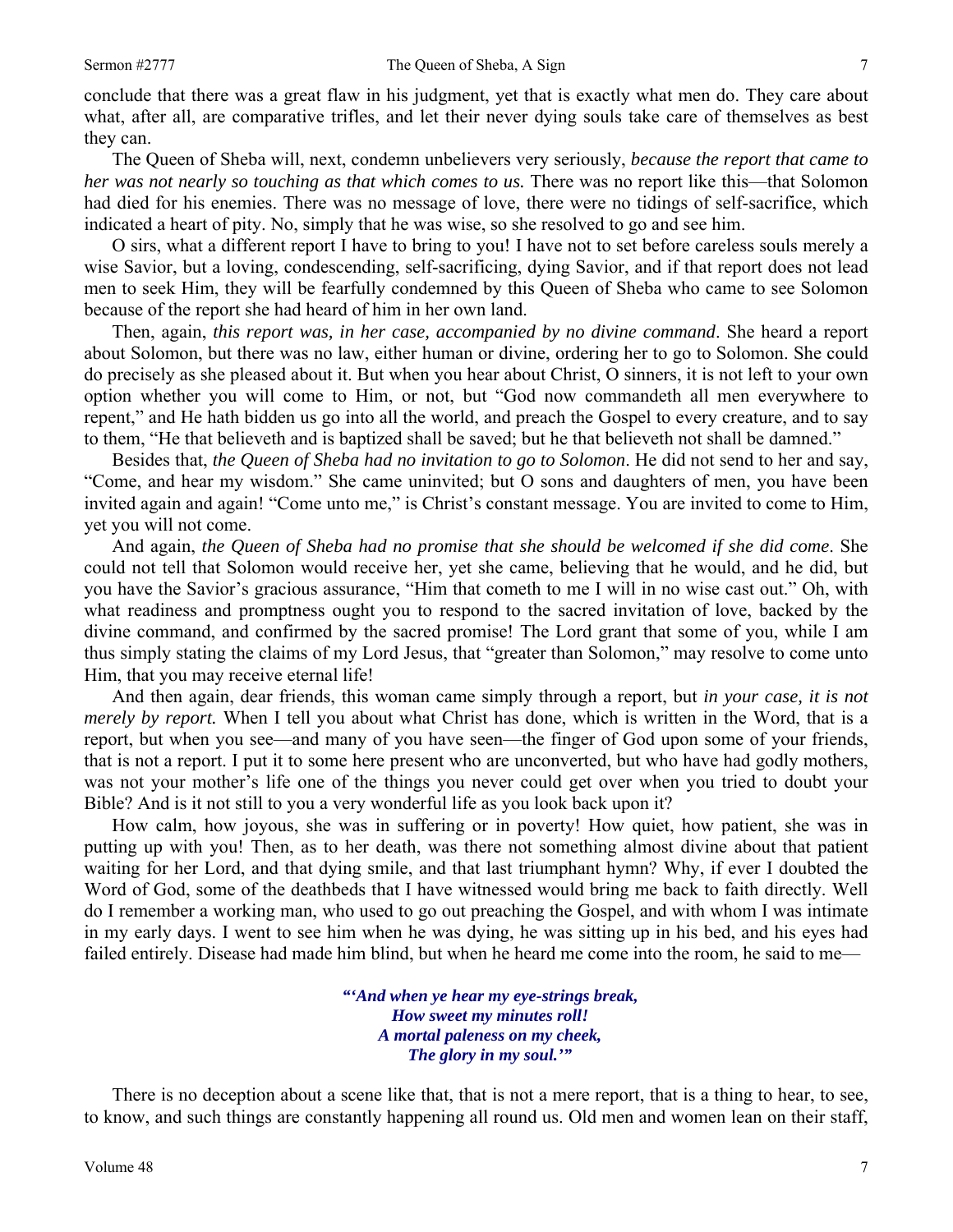and die, as Jacob did. Young men and women go down to their graves through consumption, not regretting it, but exulting to be so early in the morning home with Christ. Why, sirs, some of you must surely believe, or else you will gag your conscience, violate the best instincts of your nature, and commit spiritual suicide. God grant that you may not do this!

And then, when this woman heard the report, *she had not the opportunity of testing it at once without a long journey.* She had to go all the way to Jerusalem, but you, sirs, have not to go an inch in order to find Christ. What saith the apostle? "The word is nigh thee, even in thy mouth." Note that expression, "in thy mouth." Why, hungry man, if I say to you, "There is bread on the table, take as much as you need," it is your own fault if you do not eat it. But if I can say, "Man, it is in thy mouth," you will have to exert yourself to reject it. It will cost you more pains to spit Christ out than to feed upon him.

There are some men who seem to me to choke themselves in trying to get rid of the Gospel which God has put into their mouths, they will not let a crumb of it go down their throats. If that is your case, when you are damned, you will have to say "Amen" to your own condemnation, and all who hear of it will say, "That man's destruction was indeed just, for he deliberately took the trouble to be his own destroyer."

The Queen of Sheba had to go a long way to get to Solomon, but you have not to go a long way to get to the Savior. "Say not in thine heart, Who shall ascend into heaven? (that is, to bring Christ down from above:) or, Who shall descend into the deep? (that is to bring up Christ again from the dead.) But what saith it? The word is nigh thee, even in thy mouth, and in thy heart: that is, the word of faith, which we preach; that if thou shalt confess with thy mouth the Lord Jesus, and shalt believe in thine heart that God hath raised him from the dead, thou shalt be saved."

I must not weary you with these many particulars, but I cannot help saying that *the Queen of Sheba, in coming to Solomon, did not have anything like the inducements which are put before you in coming to Christ.* Solomon could prove to her his own possession of wisdom, but he could not make her wise, though I think that, generally, people learn a good deal of wisdom by seeing and hearing it in others. But in coming to Christ, you have not the inducement of merely learning how much He knows, but He will make you wise unto salvation, and He will give you unspeakably precious gifts. Solomon gave to the Queen of Sheba great gifts, of which I hope to speak another time, yet he had never promised that he would do so, but you may come to Christ with the confident expectation that of His fullness you shall receive, grace for grace, for this is his way of welcoming all who come unto him.

Who will come to my Lord and Master for the first time? It is now many years since I first came to Him, but I have never once regretted that step. Blessed was the day, and blessed was the hour, when I came unto Him. Oh, if I had not come to Him, I think that my soul would never rest until it had found Him! If it had all to be done over again—ay, if the coming had to be continually repeated, as indeed it has—"to whom coming, as unto a living stone,"—I would delight to do it all over again, and if I had to begin preaching the Gospel to you, I would still preach the same Gospel that I have preached to you. I would seek to preach it better, but it should be the same "old, old story of Jesus and His love." I love it so much because I know that it is true, I prove it every day, by happy personal experience.

Believe it, O ye careless ones, who now are found at the post of Wisdom's doors, and come in to see Him, the Lord Jesus, who, in His dominion, and in His person, and in His wealth, and in His grace, is "greater than Solomon"! The Lord grant it, for His mercy's sake!

**III.** I have only time for just a few closing words upon that third point, which is, that THE CONDEMNATION OF SUCH A WITNESS MUST BE SOLEMN AND OVERWHELMING.

I have shown you that all along, that is the point at which I have continually been aiming. Surely, you will none of you wish to be condemned by a heathen queen. It is bad enough to be condemned by the example of Christian people, and by what they say, but this heathen queen, with swarthy countenance, will rise up in the judgment, and condemn you who do not believe in Jesus, though you live in the midst of Christian light, and even call yourselves Christians, and talk about being inhabitants of a Christian country.